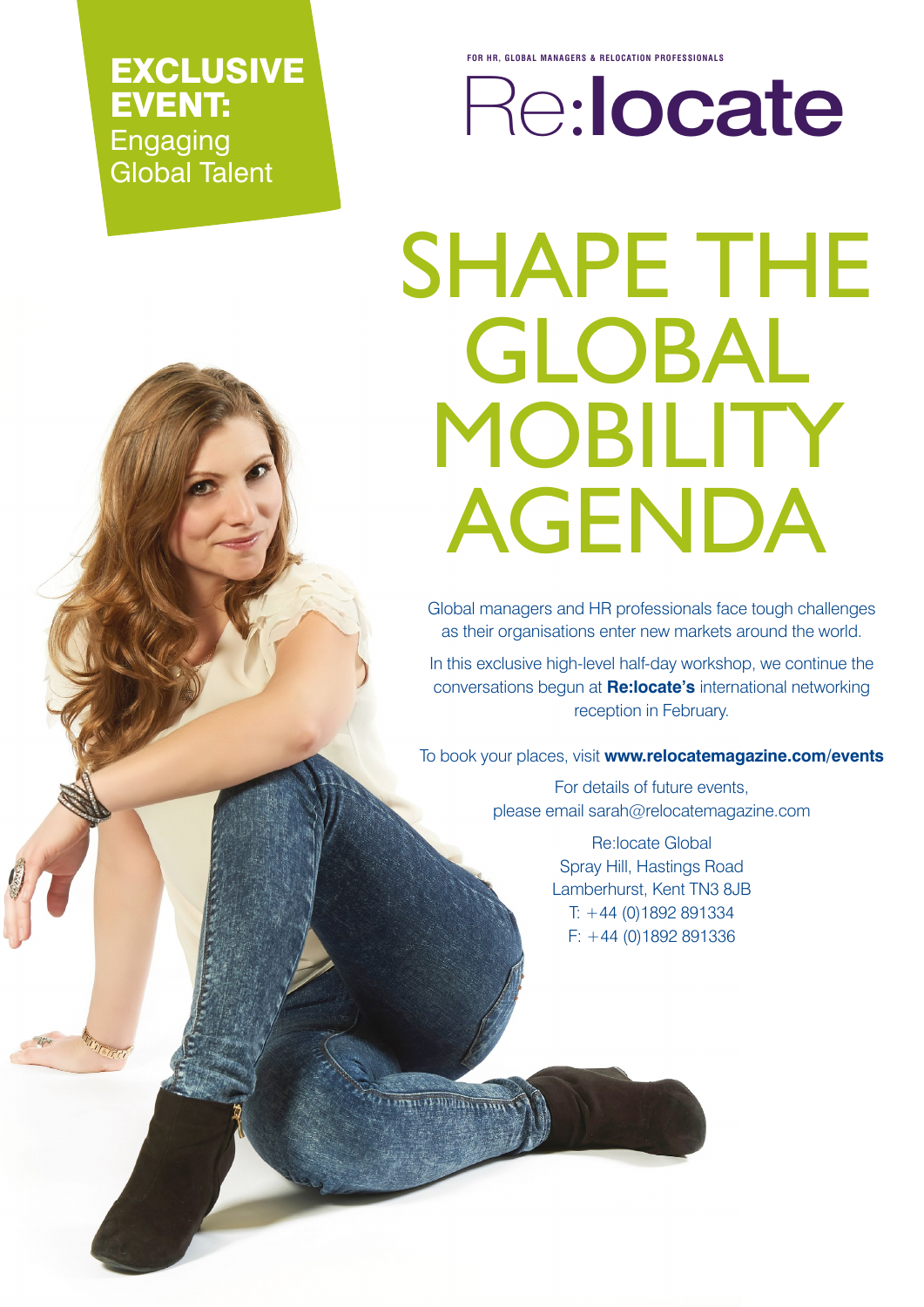HALF DAY PROGRAMME, Thursday 14 May, 1.30 pm to 5.00 pm

## EXCLUSIVE RE:LOCATE EVENT ENGAGING GLOBAL TALENT

This event will combine two<br>complementary approaches to<br>engagement. Part 1 will focus on<br>engaging your senior team, making topcomplementary approaches to engagement. Part 1 will focus on engaging your senior team, making topquality decisions, and managing change. This is about helping you to deliver highlevel strategy across your organisation.

in neuroscience and happiness as tools for engaging and retaining top talent at all levels, particularly younger workers.

### THE PROGRAMME

*Welcome and Introductions – Fiona Murchie, Re:locate Global*

*1.30 pm: Workshop Part 1 Judy Oliver, Oliver & Company*

#### **1. What are your global mobility challenges?**

Most people associate 'thinking great thoughts' with peaceful places, on your own, in an open, preferably, green space. Very few people associate great thinking with being at work! We need to change that.

To stay ahead of the competition and cope with a fastchanging global economy, we need to make really good decisions. Really good decisions require the best possible quality thinking.

This session will enable us to do several days' work in an hour and a half by using practical methods which produce amazing results in minutes, not hours.

#### **We are looking to share responses to such questions as:**

- What is your view of leadership in the global mobility sphere?
- How do you make your global team more effective/ productive?
- How do you keep you high performance team engaged and inspired to grow the business further?
- How can different personality types, professions and cultures gel as a global team?

**Practical Exercise**

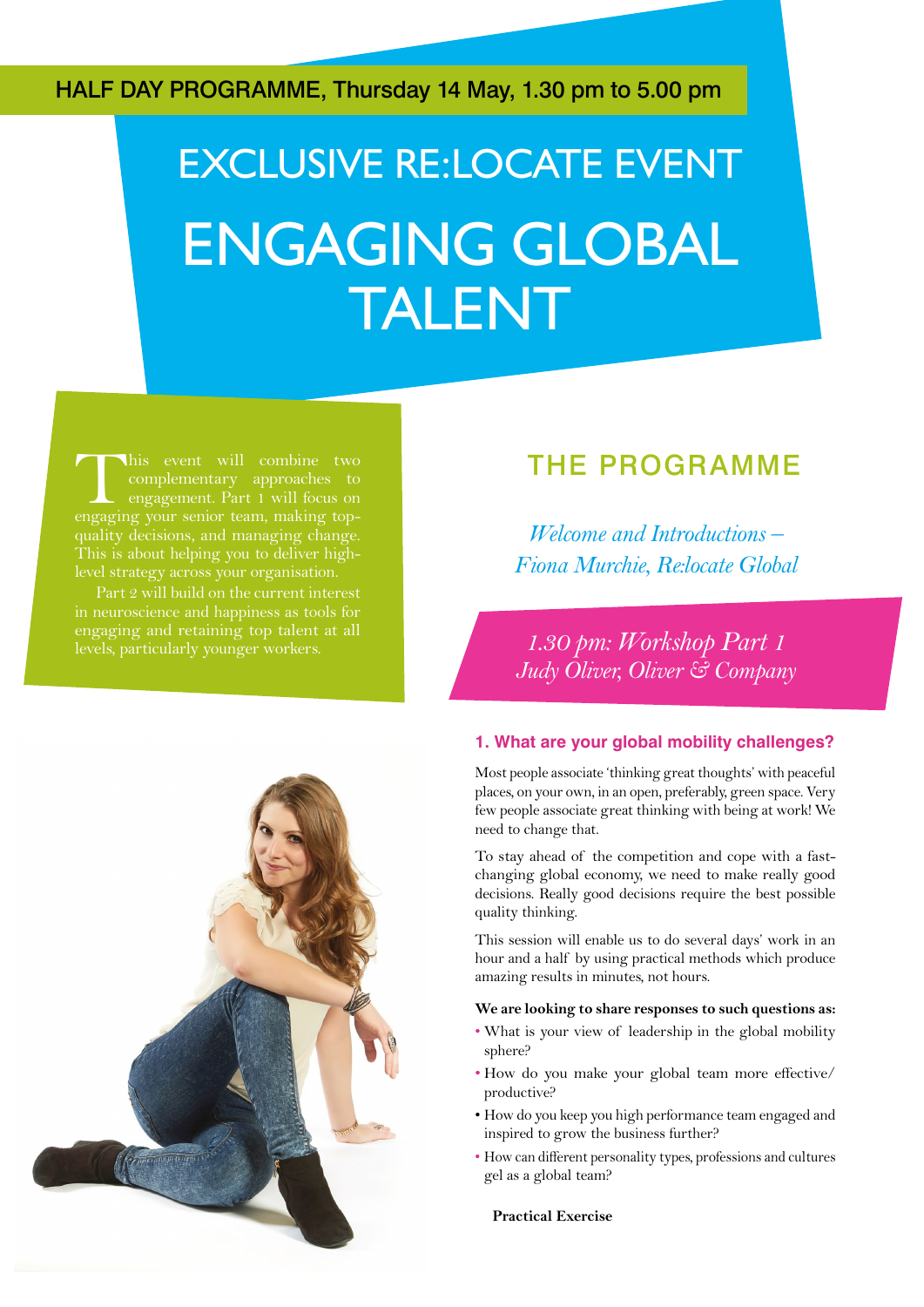#### **2. How can we create an effective Thinking Environment at work?**

Nowadays, most executives put 'more thinking time' at the top of their wish lists, and that is usually where it stays. It tends to be one item that never gets ticked off.

We want to offer you an opportunity to change that  $-$  to work on your business, instead of just in it. In this session, we will introduce you to a set of practical tools which can make a difference to every interaction you have, whether in person or on the phone.

Just imagine, every meeting, every one-to-one, every phone call and video conference can be designed and run to make the best possible use of the talent available.

By adjusting your practice in subtle and simple ways, you can help yourself, and everyone around you, to think better. The difference is that you will all have the energy to enjoy the rest of your lives. You can look after the wellbeing of your teams, your organisation and yourself at the same time.

#### **Practical Exercise**

#### **3. What are the challenges of recruiting, managing and developing and retaining young people?**

We set the scene and start to explore different approaches to managing Generation Y and Millennials and future generations of global leaders. Happiness (to be explored in Part 2) is a tool for engaging with all generations.

**Practical Exercise**

#### **4. Developing an action plan**

Too often, executives can be criticised for being too operational and not strategic enough. Strategic thinking is not the monopoly of the board. Nowadays, lean organisations need everyone to be thinking about the purpose of their businesses and to know that efforts and energy are truly 'on message'.

During this session, we will do some exercises which are immediately transferable to your daily life – at work and at home – enabling you to maintain your focus and confidence, especially when the pressure is on.

#### **3.00 pm: Break**

## EXCLUSIVE EVENT: **Engaging** Global Talent

#### **FACILITATOR**

#### Judy Oliver

Judy Oliver, of Oliver & Company (UK), specialises in coaching, facilitation, leadership and partnership development for individuals, teams, boards and alliances.

A barrister by training, she started her career at BP, setting up the first public-private sector MBA programme, and went on to hold senior positions in local government organisations, helping them to implement effective business practices.

Judy now works with high-level public- and private-sector organisations, including government departments, and with medical leaders. She is a Fellow of the RSA and the CIPD and a Visiting Fellow of Bournemouth University.